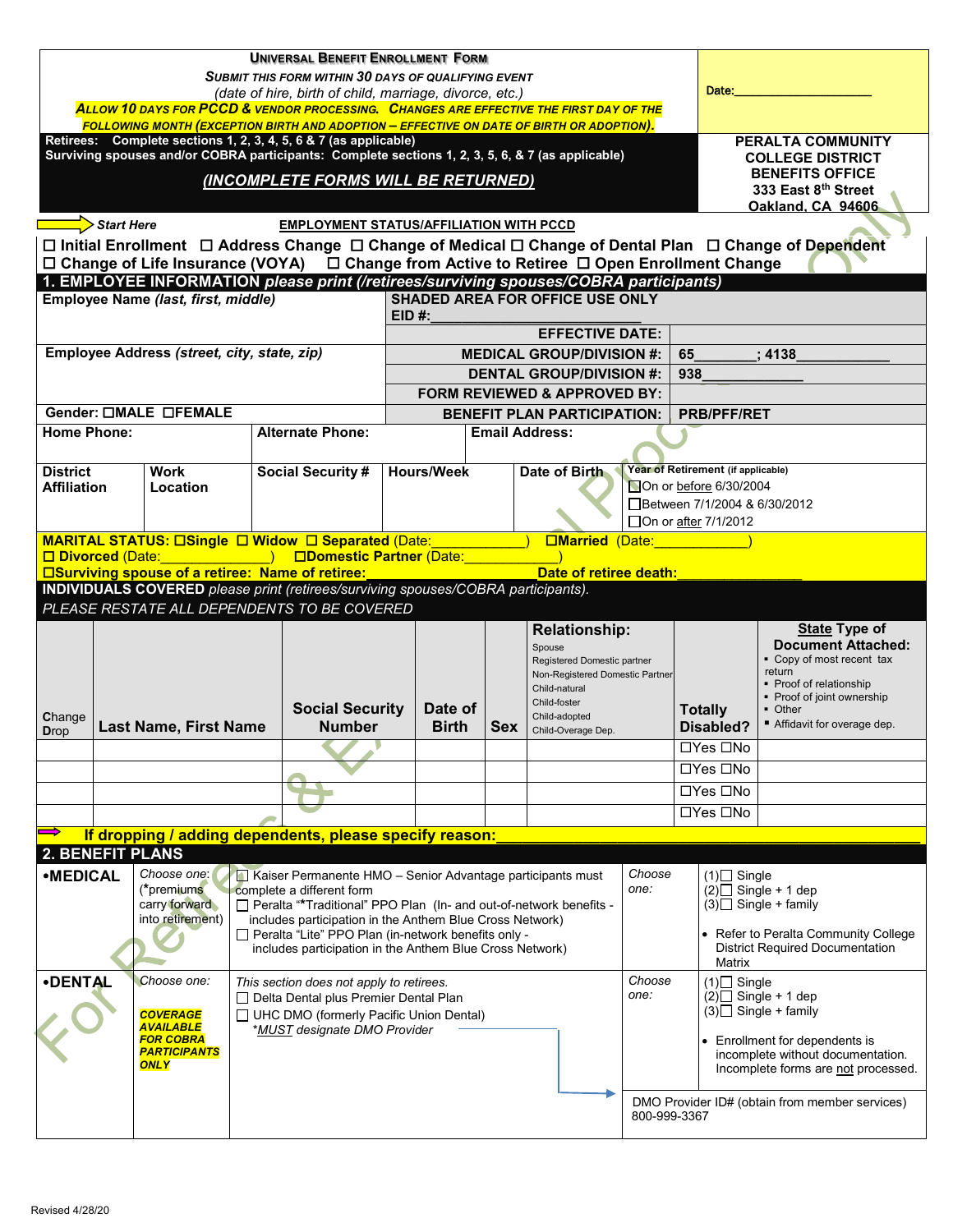| 3. OTHER HEALTH INSURANCE<br>1. Is anyone listed eligible for Medicare? □Yes □No If Yes, Medicare #                                                                                                                                                                                                                                                                                                                                                                                                                                                                                                                                                                                                                                      |                                                                                                                                                                                                                                                                                  |                                            |                                                             |         | (attach a copy of the Medicare card)       |  |  |
|------------------------------------------------------------------------------------------------------------------------------------------------------------------------------------------------------------------------------------------------------------------------------------------------------------------------------------------------------------------------------------------------------------------------------------------------------------------------------------------------------------------------------------------------------------------------------------------------------------------------------------------------------------------------------------------------------------------------------------------|----------------------------------------------------------------------------------------------------------------------------------------------------------------------------------------------------------------------------------------------------------------------------------|--------------------------------------------|-------------------------------------------------------------|---------|--------------------------------------------|--|--|
| If yes, who?<br>2.                                                                                                                                                                                                                                                                                                                                                                                                                                                                                                                                                                                                                                                                                                                       | Is anyone listed eligible for Medicaid or CHIP? OYes ONo ID#                                                                                                                                                                                                                     |                                            |                                                             |         |                                            |  |  |
| If yes, who?                                                                                                                                                                                                                                                                                                                                                                                                                                                                                                                                                                                                                                                                                                                             |                                                                                                                                                                                                                                                                                  |                                            |                                                             |         |                                            |  |  |
|                                                                                                                                                                                                                                                                                                                                                                                                                                                                                                                                                                                                                                                                                                                                          | 3. Are you, or have you and/or any of your eligible family members been covered by other medical coverage within the last six months?<br>□Yes □No If yes, complete the section below. Please list all current or prior medical coverage. Failure to provide complete information |                                            |                                                             |         |                                            |  |  |
| may result in significant delay of claims processing (attach additional sheets if necessary).                                                                                                                                                                                                                                                                                                                                                                                                                                                                                                                                                                                                                                            |                                                                                                                                                                                                                                                                                  |                                            |                                                             |         |                                            |  |  |
| <b>COVERED PERSON'S</b><br><b>NAME</b> (Last, First M.I.)                                                                                                                                                                                                                                                                                                                                                                                                                                                                                                                                                                                                                                                                                | <b>Policy Holder's</b><br><b>Name</b>                                                                                                                                                                                                                                            | <b>Insurance</b><br>Company<br><b>Name</b> | <b>Type of Coverage</b>                                     | Policy# | <b>Termination Date</b><br>(if applicable) |  |  |
|                                                                                                                                                                                                                                                                                                                                                                                                                                                                                                                                                                                                                                                                                                                                          |                                                                                                                                                                                                                                                                                  |                                            | $\Box$ Health<br>□Other:                                    |         |                                            |  |  |
|                                                                                                                                                                                                                                                                                                                                                                                                                                                                                                                                                                                                                                                                                                                                          |                                                                                                                                                                                                                                                                                  |                                            | $\Box$ Health<br>□Other:                                    |         |                                            |  |  |
| 4. RELIASTAR LIFE INSURANCE COMPANY LIFE/AD&D (all retired employees to age 66)                                                                                                                                                                                                                                                                                                                                                                                                                                                                                                                                                                                                                                                          |                                                                                                                                                                                                                                                                                  |                                            |                                                             |         |                                            |  |  |
| Basic Life Insurance (Employer pays Premium) <b>XLife/AD&amp;D</b> Insurance (1 <sup>1/2</sup> times base earnings to a maximum of \$100,000)                                                                                                                                                                                                                                                                                                                                                                                                                                                                                                                                                                                            |                                                                                                                                                                                                                                                                                  |                                            |                                                             |         |                                            |  |  |
| <b>Primary</b> Beneficiary #1<br>Last Name                                                                                                                                                                                                                                                                                                                                                                                                                                                                                                                                                                                                                                                                                               | First                                                                                                                                                                                                                                                                            | MI                                         |                                                             |         | $\frac{0}{0}$<br>$\%$                      |  |  |
| <b>Street Address</b>                                                                                                                                                                                                                                                                                                                                                                                                                                                                                                                                                                                                                                                                                                                    | City                                                                                                                                                                                                                                                                             |                                            | State                                                       |         | Zip                                        |  |  |
| <b>Primary</b> Beneficiary #2<br>Last Name                                                                                                                                                                                                                                                                                                                                                                                                                                                                                                                                                                                                                                                                                               | First                                                                                                                                                                                                                                                                            | MI                                         |                                                             |         | %<br>%                                     |  |  |
| <b>Street Address</b>                                                                                                                                                                                                                                                                                                                                                                                                                                                                                                                                                                                                                                                                                                                    | City                                                                                                                                                                                                                                                                             |                                            | <b>State</b>                                                |         | Zip                                        |  |  |
| Contingent Beneficiary #1 Last Name                                                                                                                                                                                                                                                                                                                                                                                                                                                                                                                                                                                                                                                                                                      | First                                                                                                                                                                                                                                                                            | MI                                         |                                                             |         | $\%$                                       |  |  |
| <b>Street Address</b>                                                                                                                                                                                                                                                                                                                                                                                                                                                                                                                                                                                                                                                                                                                    | City                                                                                                                                                                                                                                                                             |                                            | <b>State</b>                                                |         | Zip                                        |  |  |
| Contingent Beneficiary #2 Last Name                                                                                                                                                                                                                                                                                                                                                                                                                                                                                                                                                                                                                                                                                                      | First                                                                                                                                                                                                                                                                            | MI                                         |                                                             |         | %<br>%                                     |  |  |
| City<br><b>Street Address</b><br><b>State</b><br>Zip                                                                                                                                                                                                                                                                                                                                                                                                                                                                                                                                                                                                                                                                                     |                                                                                                                                                                                                                                                                                  |                                            |                                                             |         |                                            |  |  |
| Note: A Contingent Beneficiary will receive benefits only if the Primary Beneficiary does not survive you. If you wish to designate more<br>than two Primary or Contingent Beneficiaries, please attach a separate sheet of paper.                                                                                                                                                                                                                                                                                                                                                                                                                                                                                                       |                                                                                                                                                                                                                                                                                  |                                            |                                                             |         |                                            |  |  |
| $\Box$ Check here if adding an additional                                                                                                                                                                                                                                                                                                                                                                                                                                                                                                                                                                                                                                                                                                |                                                                                                                                                                                                                                                                                  |                                            |                                                             |         |                                            |  |  |
| <b>RETIREE SIGNATURE</b><br><b>DATE</b><br>page, sign and date the additional page.                                                                                                                                                                                                                                                                                                                                                                                                                                                                                                                                                                                                                                                      |                                                                                                                                                                                                                                                                                  |                                            |                                                             |         |                                            |  |  |
| 5. KAISER PERMANENTE ENROLLEES MUST READ AND SIGN:                                                                                                                                                                                                                                                                                                                                                                                                                                                                                                                                                                                                                                                                                       |                                                                                                                                                                                                                                                                                  |                                            |                                                             |         |                                            |  |  |
|                                                                                                                                                                                                                                                                                                                                                                                                                                                                                                                                                                                                                                                                                                                                          |                                                                                                                                                                                                                                                                                  |                                            | Kaiser Foundation Health Plan, Inc., Arbitration Agreement* |         |                                            |  |  |
| I understand that (except for Small Claims Court cases, claims subject to a Medicare appeals procedure or the ERISA<br>claims procedure regulation, and any other claims that cannot be subject to binding arbitration under governing law)<br>any dispute between myself, my heirs, relatives, or other associated parties on the one hand and Kaiser Foundation<br>Health Plan, Inc. (KFHP), any contracted health care providers, administrators, or other associated parties on the other<br>hand, for alleged violation of any duty arising out of or related to membership in KFHP, including any claim for<br>medical or hospital malpractice (a claim that medical services were unnecessary or unauthorized or were improperly, |                                                                                                                                                                                                                                                                                  |                                            |                                                             |         |                                            |  |  |
| negligently, or incompetently rendered), for premises liability, or relating to the coverage for, or delivery of, services<br>or items, irrespective of legal theory, must be decided by binding arbitration under California law and not by lawsuit or<br>resort to court process, except as applicable law provides for judicial review of arbitration proceedings. I agree to give<br>up our right to a jury trial and accept the use of binding arbitration. I understand that the full arbitration provision is<br>contained in the Evidence of Coverage.                                                                                                                                                                           |                                                                                                                                                                                                                                                                                  |                                            |                                                             |         |                                            |  |  |
|                                                                                                                                                                                                                                                                                                                                                                                                                                                                                                                                                                                                                                                                                                                                          |                                                                                                                                                                                                                                                                                  |                                            |                                                             |         |                                            |  |  |
| <b>Signature Required for Kaiser Permanente Plan</b><br><b>Date</b>                                                                                                                                                                                                                                                                                                                                                                                                                                                                                                                                                                                                                                                                      |                                                                                                                                                                                                                                                                                  |                                            |                                                             |         |                                            |  |  |
| *Disputes arising from the following fully-insured Kaiser Permanente Insurance Company coverages are not subject to binding arbitration: 1)<br>the Preferred Provider Organization (PPO) and the Out-of-Network portion of the Point-of-Service (POS) plans; 2) Preferred Provider<br>Organization (PPO) plans; 3) Out-of-Area Indemnity (OOA) plans; and 4) KPIC Dental plans.                                                                                                                                                                                                                                                                                                                                                          |                                                                                                                                                                                                                                                                                  |                                            |                                                             |         |                                            |  |  |
| In my absence, you are authorized to contact the following regarding my Peralta benefits:<br><b>First Name:</b>                                                                                                                                                                                                                                                                                                                                                                                                                                                                                                                                                                                                                          | <b>Last Name:</b>                                                                                                                                                                                                                                                                |                                            | <b>Contact Telephone Number:</b>                            |         |                                            |  |  |
|                                                                                                                                                                                                                                                                                                                                                                                                                                                                                                                                                                                                                                                                                                                                          |                                                                                                                                                                                                                                                                                  |                                            |                                                             |         |                                            |  |  |